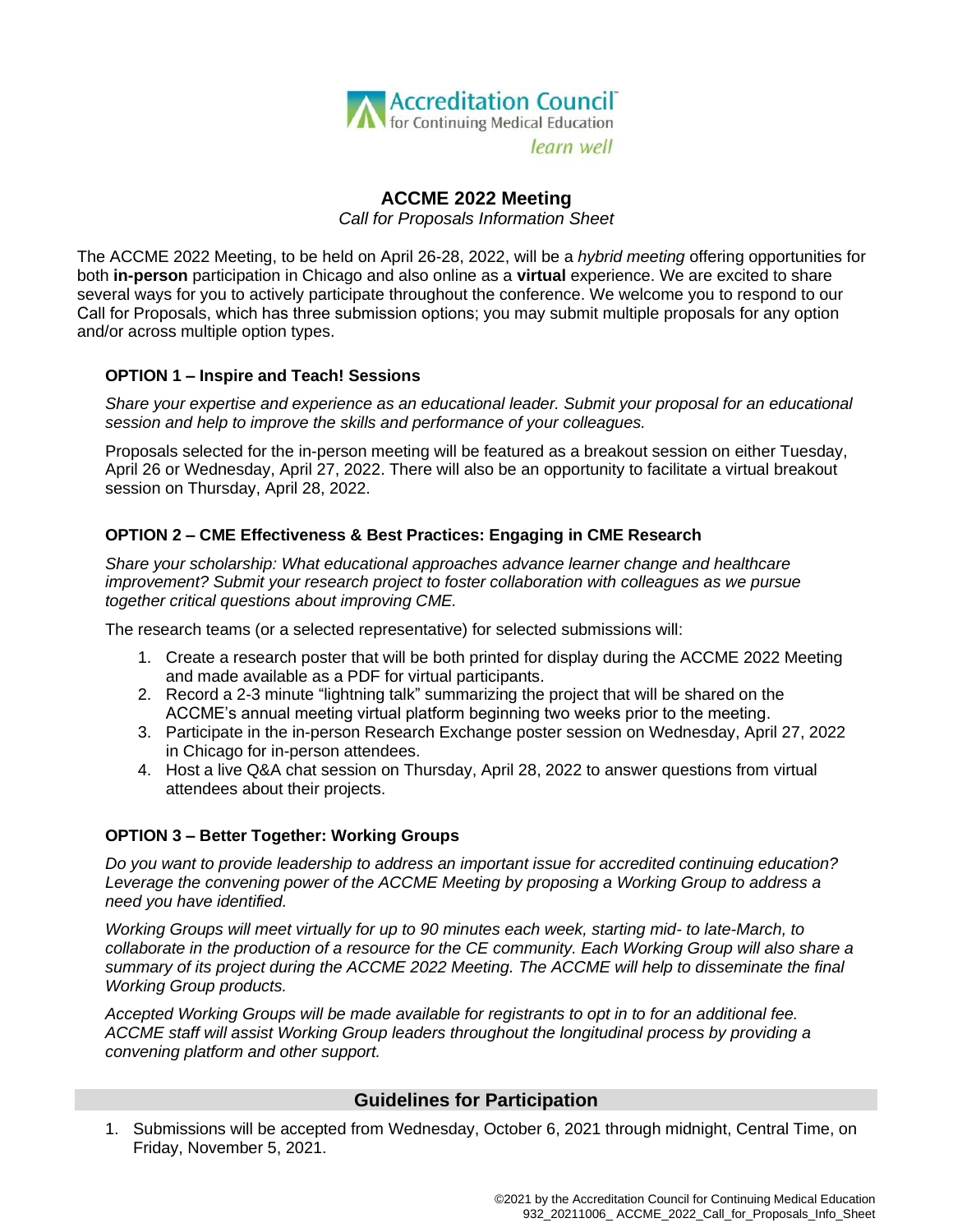- 2. Your submission(s) must be your own/your group's work. All authors/presenters/leaders must have had a role in the research, the planning of the proposed session, or the continued development of the proposed working group.
- 3. All entries will be reviewed through a blinded process by the ACCME 2022 Meeting Steering Committee. Working Group notifications will occur in November 2021. Session and Research Project notifications will occur in January 2022.
- 4. If your proposal is selected…
	- a. **Inspire and Teach! Sessions** submissions will have the opportunity to present in person on either **Tuesday, April 26 or Wednesday, April 27, 2022** in an assigned, one hour time slot. You will also have the opportunity through the submission process to indicate whether, if selected, you would also be willing to facilitate your session virtually on **Thursday, April 28, 2022** for virtual attendees.

You are also welcome to plan and submit a *virtual-only* session – meaning you will facilitate the session virtually on **Thursday, April 28, 2022,** and it will **not** be considered for the in-person attendees.

A limited number of slots will be available for both in-person and virtual sessions. Each faculty member for your session, whether it is accepted for in-person or virtual delivery, will register for the ACCME 2022 Meeting.

*Faculty for accepted in-person sessions will receive a 20% discount on registration (up to 3 faculty members per session) to help offset the cost of travel.*

b. **CME Effectiveness & Best Practices** submissions will have the opportunity to produce a research poster in both printed and PDF format and record a 2-3 minute "lightning talk" with ACCME staff. Lightning talks and poster PDFs will be published on the ACCME annual meeting virtual platform two weeks prior to the meeting for asynchronous viewing by meeting registrants, and printed posters will be displayed in our poster hall throughout the in-person meeting.

*At least* one researcher from each project will register for either in-person or virtual attendance in the ACCME 2022 Meeting in order to represent their team in answering questions about the research project. ACCME will host a Research Exchange poster reception at the in-person meeting on **Wednesday, April 27, 2022** to highlight the printed posters displayed and give research teams with an in-person representative an opportunity to discuss their research project with in-person attendees. Additionally, virtual live chat sessions will be made available on **Thursday, April 28, 2022,** via ACCME's annual meeting virtual platform, in which virtual participants can also engage and ask questions about your research project.

*Researchers for accepted posters will receive a 20% discount on in-person registration (up to 3 researchers per poster) to help offset the cost of travel.*

c. **Better Together: Working Groups** submissions will be encouraged to assemble a leadership team made up of 2-3 members from ACCME or State Medical Society accredited provider(s), ACCME-Recognized Accreditor(s), or jointly accredited provider(s) to co-lead the selected Working Group. *The leadership team may all be from one organization or may be a collaboration between multiple organizations; however, working group submissions developed through partnership between two or more organizations will be prioritized in the selection process*. The goal of each Working Group should be the development of a resource for the CE community. Registrants for the ACCME 2022 Meeting will have the opportunity to join a Working Group. These Working Groups will meet 4-5 times virtually in advance of the meeting (exact days and meeting times TBD) culminating with a presentation at the in-person meeting in Chicago.

Working Group leaders will: collate background materials that the group participants will use to learn about the Working Group topic, need, and goal; lead group meetings; and present a summary of the group's project and end product during the ACCME 2022 Meeting. ACCME looks forward to supporting Working Group leadership teams by recruiting participation, providing a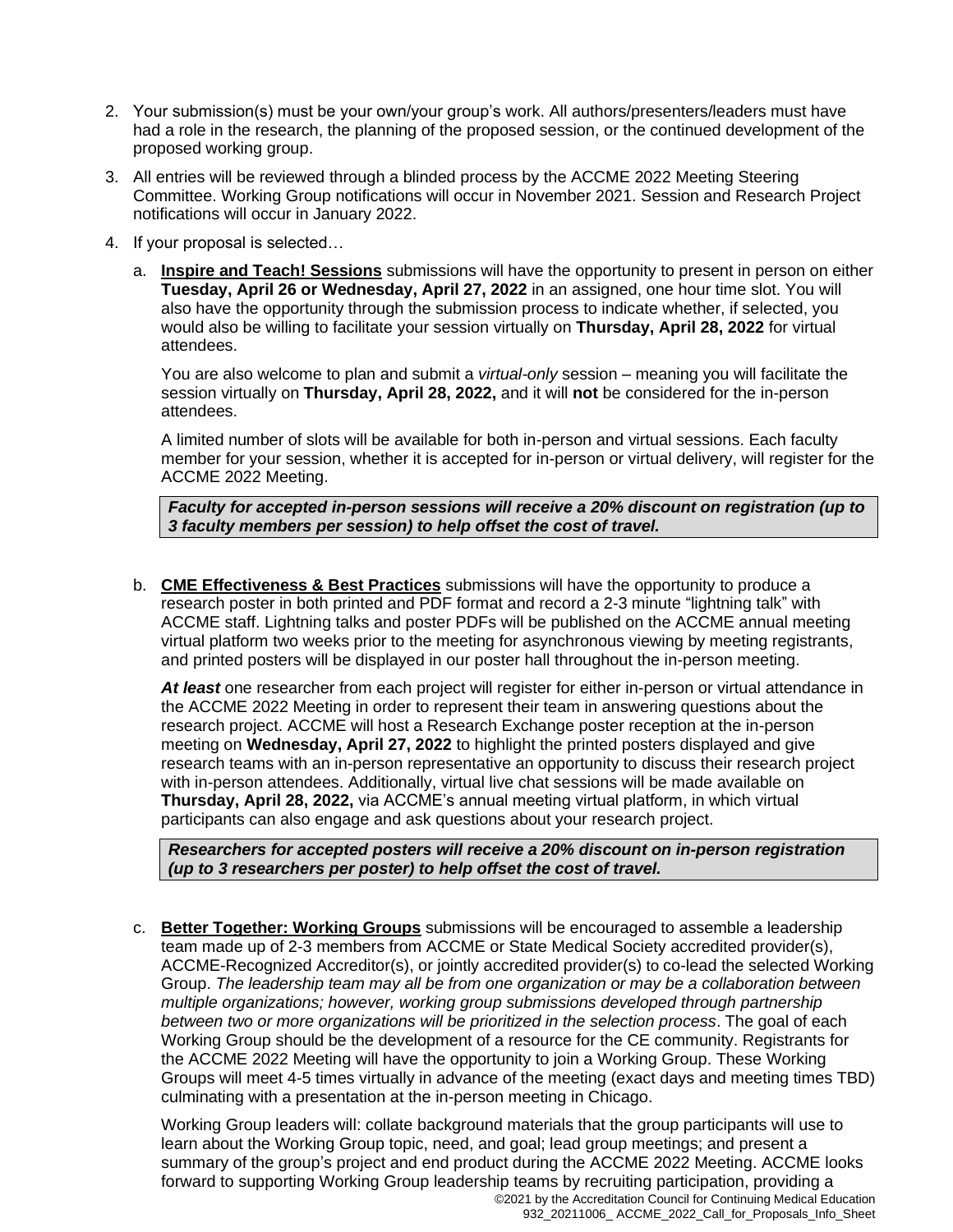structured approach to facilitate the group, group communication, developing group members' expertise around the group's solution, and supporting the groups in an advisory capacity by making ACCME staff and/or Steering Committee members available for periodic check-ins.

All members of the Working Group facilitation team will be expected to register for either in-person or virtual participation in the ACCME 2022 Meeting. *At least one member of the Working Group facilitation team will be required to attend the meeting in person.* 

*Facilitators for accepted Working Groups will receive a 20% discount on in-person registration (up to 4 facilitators per group) to help offset the cost of travel.*

- 5. We are excited to provide ACCME 2022 Meeting faculty, including those with accepted Inspire & Teach!, CME Effectiveness & Best Practices, and Working Group submissions, the opportunity to participate in a Learning Collaborative to support your continuous professional development as educators. ACCME will provide 4-6 hours of faculty development via online synchronous and asynchronous engagement prior to the ACCME 2022 Meeting. These sessions will be an opportunity to evolve the planning of your ACCME Meeting sessions, try new approaches, and exchange feedback with peers. Participation is encouraged, but not required.
- 6. ACCME intends to share selected sessions, research projects, and Working Group outcomes with the CE community through the means noted above. By participating in the Call for Proposals, you acknowledge that your content will be streamed, recorded, and/or otherwise published for this purpose.

## **Submission Details**

To participate please visit [this page](https://www.accme.org/highlights/accme-2022-meeting-call-for-proposals-now-open-and-ready-for-your-submissions) for links to each submission option. The following is the information that you will be asked to provide for each submission type. All information marked with an asterisk (\*) is required.

## **Contact Information** *(for all three submission types)*

For each facilitator/researcher/leader listed in the submission:

- 1. Full Name:\*
- 2. Credentials:
- 3. Organization:\*
- 4. Position/Title:\*
- 5. Email Address:\*
- 6. Contact Phone

Please note: You can list up to three faculty total for Inspire and Teach! Sessions, up to five researchers total for CME Effectiveness & Best Practice Research Projects, and up to four facilitators total for Better Together: Working Group proposals.

| VI IIVII I<br>HIUMII V UNU TUUVIII UUUUIVIIU |                                                                                                                                                                 |                                                                                                                               |
|----------------------------------------------|-----------------------------------------------------------------------------------------------------------------------------------------------------------------|-------------------------------------------------------------------------------------------------------------------------------|
| <b>Field</b>                                 |                                                                                                                                                                 | <b>Notes/Description</b>                                                                                                      |
|                                              | Session Title:*                                                                                                                                                 | 95 characters max. Please do not use<br>special punctuation, special characters,<br>ALL CAPS, or website links in your title. |
|                                              | 2. Keywords:                                                                                                                                                    | Optional, up to 5                                                                                                             |
| 3.                                           | Will you be attending the ACCME 2022 Meeting in<br>person in Chicago to facilitate your session, or is your<br>submission for a "virtual-only" session? NOTE: A | <b>Multiple Choice:</b><br>In-person<br>a)<br>Virtual only<br>b)                                                              |

## **OPTION 1 – Inspire and Teach! Sessions**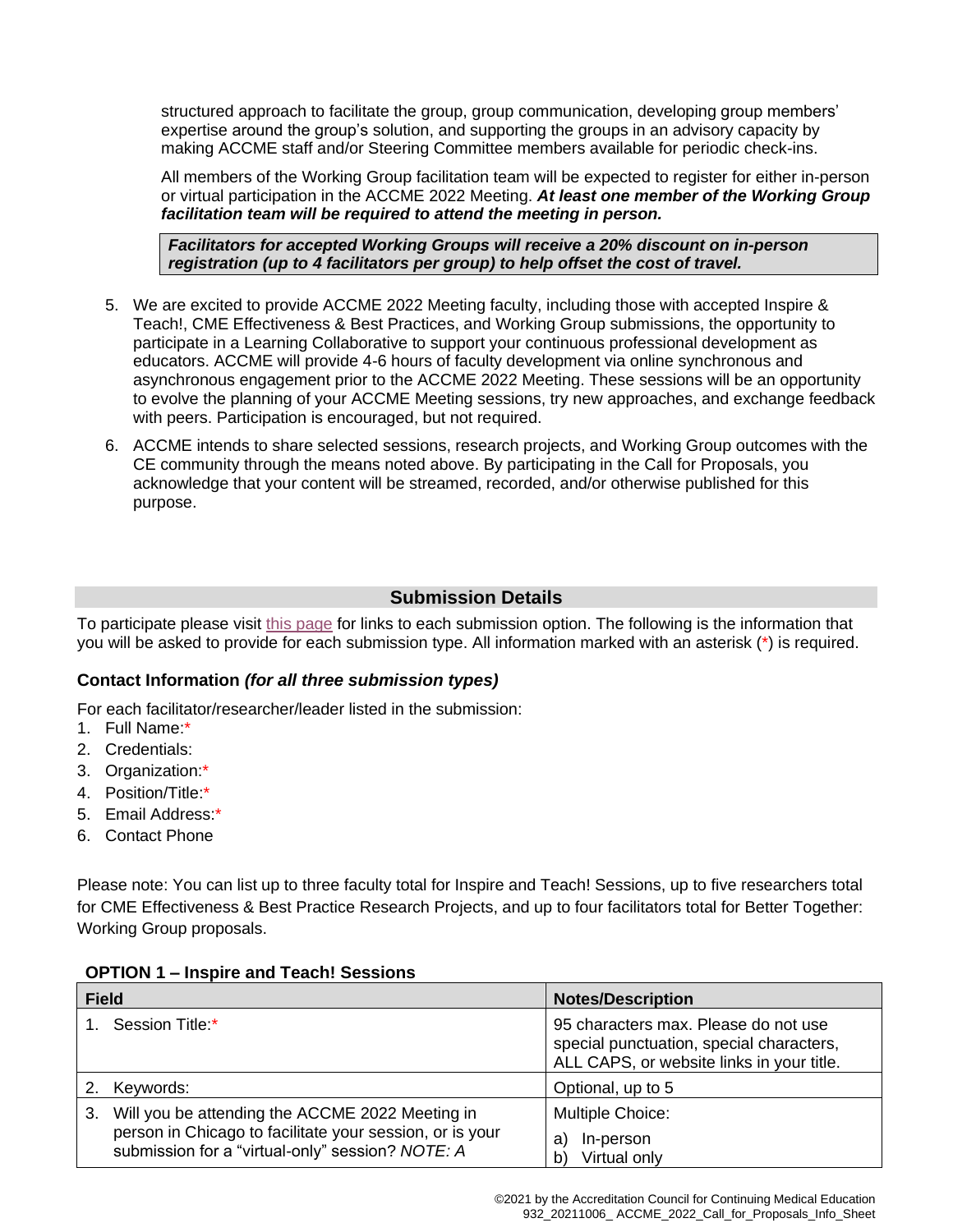|             | limited number of in-person sessions may also be<br>invited to present virtually.*                                                                                                                                                                                                |                                                                    |
|-------------|-----------------------------------------------------------------------------------------------------------------------------------------------------------------------------------------------------------------------------------------------------------------------------------|--------------------------------------------------------------------|
|             | 3a. If your proposal is accepted, would you also like to be<br>considered to facilitate this session virtually for our<br>online attendees on Thursday, April 28? We would<br>provide you with a location at the hotel to broadcast<br>from as well as limited technical support. | Yes/No (NOTE: Responding "No" will<br>not disqualify your entry.)  |
| 4.          | Please provide a description of the session. If<br>selected, this will serve as your session's listed<br>description. *                                                                                                                                                           | 2500 characters max                                                |
| 5.          | What skills/strategies will learners take away from this<br>session?*                                                                                                                                                                                                             | 500 characters max                                                 |
| 6.          | Please provide a brief outline for how you will use the<br>hour provided to achieve these learning outcomes.*                                                                                                                                                                     | 1000 characters max                                                |
| $7_{\cdot}$ | What approaches will you use to engage participants<br>and facilitate learning?*                                                                                                                                                                                                  | 500 characters max                                                 |
| 8.          | Please describe how your experience(s) will support<br>this session's impact.*                                                                                                                                                                                                    | 500 characters max                                                 |
| 9.          | Has this work been previously presented or<br>published?<br>If so, where was it shared?                                                                                                                                                                                           | Yes/No (NOTE: Responding "Yes" will<br>not disqualify your entry.) |
|             | 10. Please list any co-faculty for this session                                                                                                                                                                                                                                   |                                                                    |

## **OPTION 2 – CME Effectiveness & Best Practices: Engaging in CME Research**

| <b>Field</b> |                                                                                                                                                                                                                                                                                                                                                                                                                                                                                                                                                                                                                                                                                                                                        | <b>Notes/Description</b>                                                                                                      |
|--------------|----------------------------------------------------------------------------------------------------------------------------------------------------------------------------------------------------------------------------------------------------------------------------------------------------------------------------------------------------------------------------------------------------------------------------------------------------------------------------------------------------------------------------------------------------------------------------------------------------------------------------------------------------------------------------------------------------------------------------------------|-------------------------------------------------------------------------------------------------------------------------------|
| 1.           | Research Project Title:*                                                                                                                                                                                                                                                                                                                                                                                                                                                                                                                                                                                                                                                                                                               | 95 characters max. Please do not use<br>special punctuation, special characters,<br>ALL CAPS, or website links in your title. |
| 2.           | Keywords:                                                                                                                                                                                                                                                                                                                                                                                                                                                                                                                                                                                                                                                                                                                              | Optional, up to 5                                                                                                             |
| 3.           | Please choose the type of research activity you would<br>like to share:<br>Literature Review, Case Summaries, or other<br>categories of scholarly work suitable for sharing<br>Research in Early Stages - research projects that<br>□<br>have identified a research problem, established<br>methods, and are in the early stages of collecting<br>data<br>Research with Preliminary Data – research projects<br>□<br>that have collected data and are in the process of<br>analyzing that data against the project's hypothesis or<br>objectives<br>Completed Research Study - research projects that<br>□<br>have completed the process of data collection,<br>review, and analysis and have both results and<br>conclusions to share | <b>Multiple Choice</b>                                                                                                        |
| 4.           | Summarize your research project:*                                                                                                                                                                                                                                                                                                                                                                                                                                                                                                                                                                                                                                                                                                      | 1000 characters max                                                                                                           |
| 5.           | Objectives/Rationale: What problem did you aim to<br>address? What were you trying to determine?*                                                                                                                                                                                                                                                                                                                                                                                                                                                                                                                                                                                                                                      | 500 characters max                                                                                                            |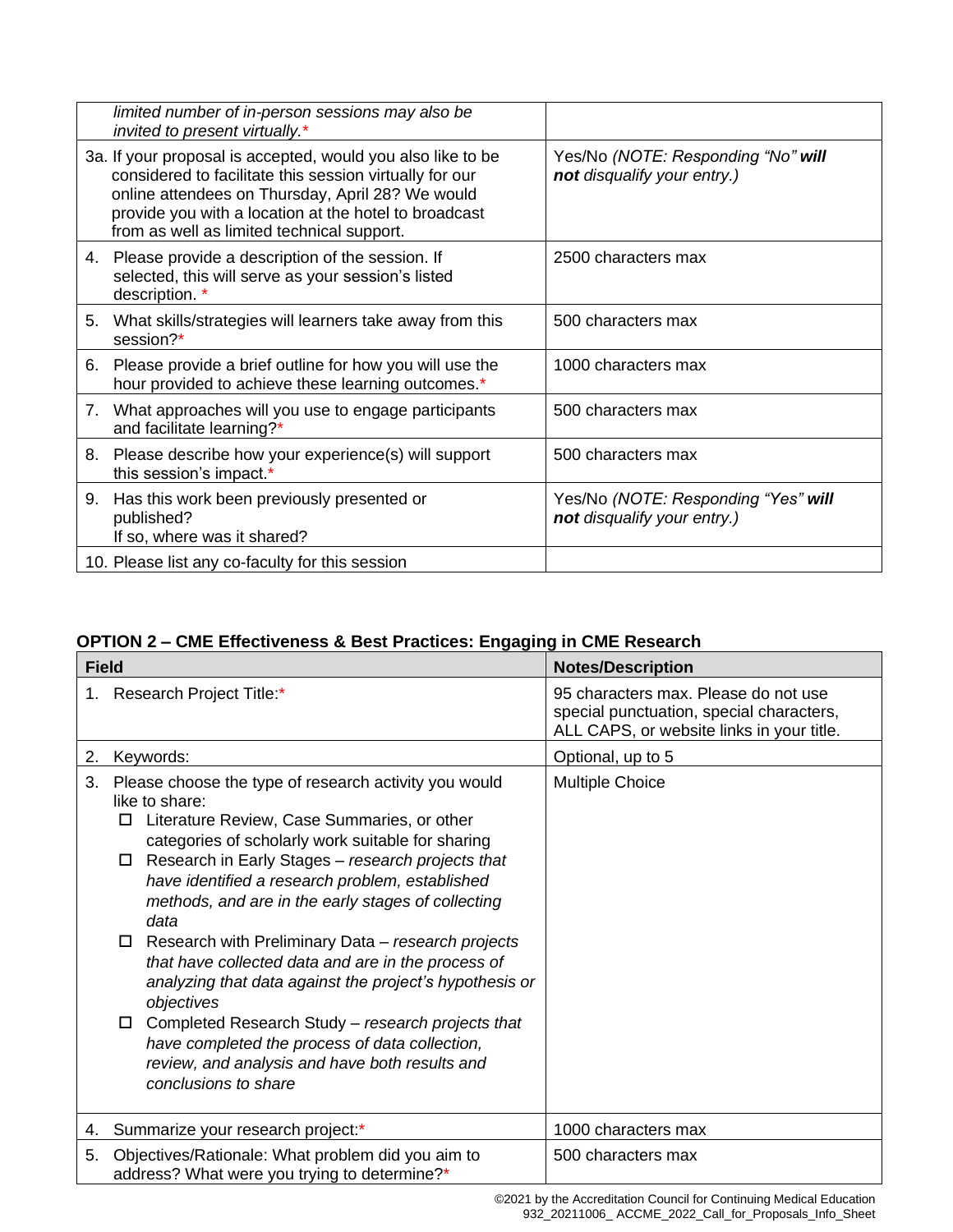| Methods: What did you do?*<br>6.                                                                                                                                                                                                                                                                                                                                                                                                                                                                                                                               | 500 characters max                                                 |
|----------------------------------------------------------------------------------------------------------------------------------------------------------------------------------------------------------------------------------------------------------------------------------------------------------------------------------------------------------------------------------------------------------------------------------------------------------------------------------------------------------------------------------------------------------------|--------------------------------------------------------------------|
| Results: What did you find?*<br>7.                                                                                                                                                                                                                                                                                                                                                                                                                                                                                                                             | 1000 characters max                                                |
| Conclusion: What did you learn? What is the<br>8.<br>relevance to CME?*                                                                                                                                                                                                                                                                                                                                                                                                                                                                                        | 500 characters max                                                 |
| 9. Have you identified an opportunity for collaboration<br>through this work? If so, please describe how you<br>would like to collaborate with other colleagues.                                                                                                                                                                                                                                                                                                                                                                                               | Text response, 500 characters max                                  |
| 10. Has this work been previously presented or<br>published?*<br>If so, where was it shared?                                                                                                                                                                                                                                                                                                                                                                                                                                                                   | Yes/No (NOTE: Responding "Yes" will<br>not disqualify your entry.) |
| 11. I understand that, if accepted, our research team will<br>record a short 2-3 minute "lightning talk"<br>$\bullet$<br>presentation that summarizes my/our research<br>project,<br>create a research poster that will be both displayed<br>$\bullet$<br>at the in-person meeting as well as made available<br>online via a PDF file,<br>and designate a representative(s) to participate in<br>$\bullet$<br>the Research Exchange poster session at the in-<br>person meeting and/or host a virtual research chat<br>to answer questions about our project.* | I confirm.                                                         |

# **OPTION 3 – Better Together: Working Groups**

| <b>Field</b>                                                                                                                                                                                                                           | <b>Notes/Description</b>                                                                                                      |
|----------------------------------------------------------------------------------------------------------------------------------------------------------------------------------------------------------------------------------------|-------------------------------------------------------------------------------------------------------------------------------|
| 1. Your Working Group Project Title:*                                                                                                                                                                                                  | 95 characters max. Please do not use<br>special punctuation, special characters,<br>ALL CAPS, or website links in your title. |
| 2. Keywords:                                                                                                                                                                                                                           | Optional, up to 5                                                                                                             |
| 3. What key issue or problem will this Working Group<br>address?*                                                                                                                                                                      | 800 characters max                                                                                                            |
| 4. What do you intend to be the output of this Working<br>Group?*                                                                                                                                                                      | 800 characters max                                                                                                            |
| 5. How will the end product (e.g. tool, resources,<br>strategies) from the Working Group benefit the CE<br>community?*                                                                                                                 | 800 characters max                                                                                                            |
| 6. Does your project fall within any of the following<br>categories? If you would like to suggest a category of<br>your own, please select "Other" below and enter your<br>own category in the next question:<br>Virtual learning<br>□ | <b>Multiple Choice</b>                                                                                                        |
| Implementing ACCME's Standards for Integrity<br>□<br>and Independence                                                                                                                                                                  |                                                                                                                               |
| Pursuing Accreditation with Commendation<br>□                                                                                                                                                                                          |                                                                                                                               |
| Addressing population health or public health<br>□<br>imperatives                                                                                                                                                                      |                                                                                                                               |
| Engaging patients and the public as partners in<br>□<br>accredited CE                                                                                                                                                                  |                                                                                                                               |